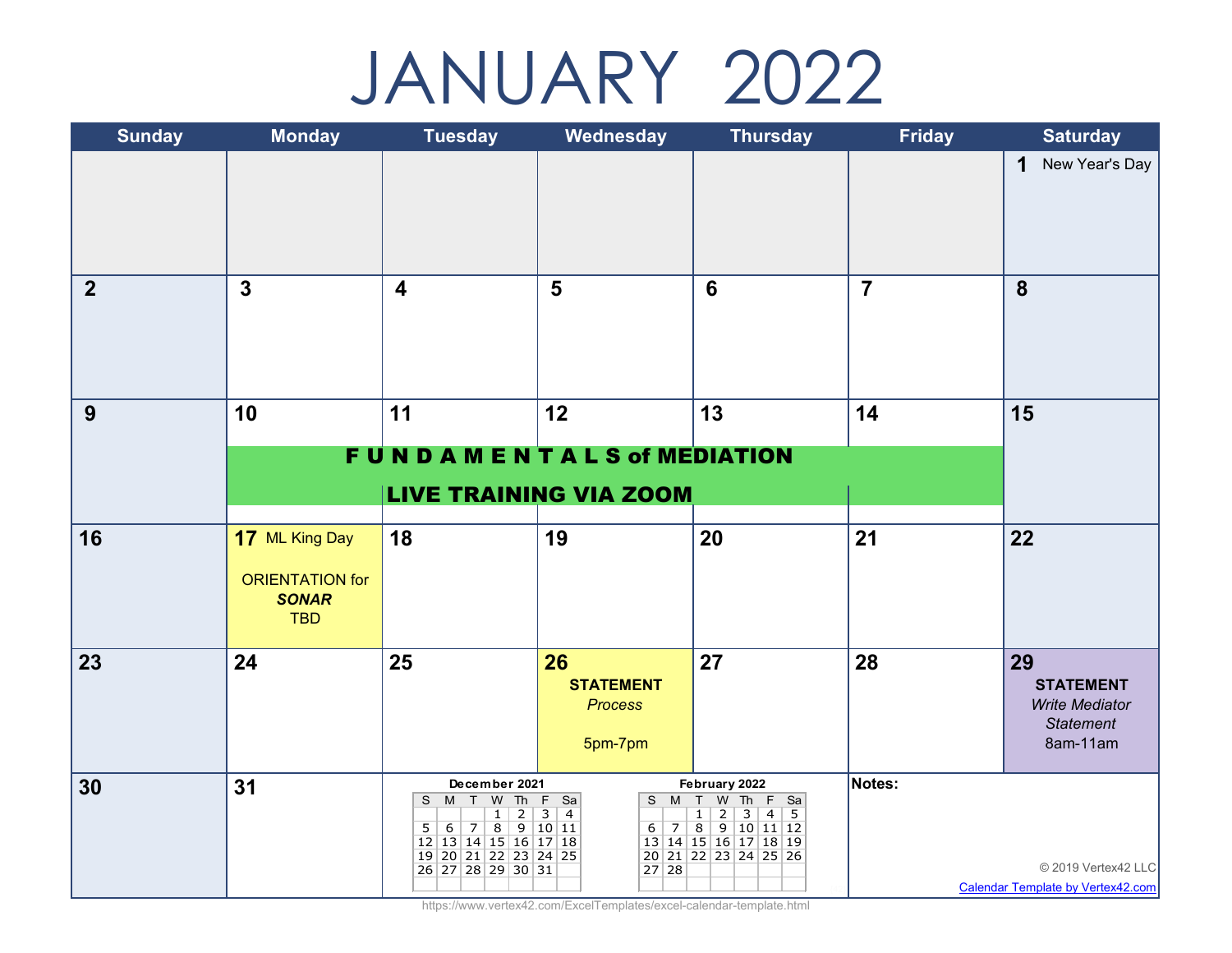## FEBRUARY 2022

| <b>Sunday</b> | <b>Monday</b>                                                                       | <b>Tuesday</b>                                                                                                                                                     | Wednesday                                                                         | <b>Thursday</b>                                                                                                                                                                     | <b>Friday</b>           | <b>Saturday</b>                                                          |
|---------------|-------------------------------------------------------------------------------------|--------------------------------------------------------------------------------------------------------------------------------------------------------------------|-----------------------------------------------------------------------------------|-------------------------------------------------------------------------------------------------------------------------------------------------------------------------------------|-------------------------|--------------------------------------------------------------------------|
|               | <b>FUNDAMENTALS OF MEDIATION</b><br>WITH DR. CLARE FOWLER<br>LIVE TRAINING VIA ZOOM | Chinese New Year<br>1                                                                                                                                              | 2 Groundhog Day<br><b>STATEMENT</b><br>Prepare for<br><b>Mediation</b><br>5pm-8pm | $\mathbf{3}$                                                                                                                                                                        | $\overline{\mathbf{4}}$ | 5<br><b>STATEMENT</b><br>Forms<br>8am-11am                               |
| 6             | $\overline{7}$                                                                      | 8                                                                                                                                                                  | 9<br><b>OPENING</b><br><b>Listening for</b><br>Entrance<br>5pm-7pm                | 10                                                                                                                                                                                  | 11                      | 12<br><b>OPENING</b><br>Communication<br>Triangle<br>8am-11am            |
| 13            | 14 Valentine's Day                                                                  | 15                                                                                                                                                                 | 16<br><b>OPENING</b><br>Reframing<br>5pm-8pm                                      | 17                                                                                                                                                                                  | 18                      | 19<br><b>NEGOTIATION</b><br>Agenda and<br><b>Note-Taking</b><br>8am-12pm |
| 20            | 21 Presidents' Day                                                                  | 22                                                                                                                                                                 | 23<br><b>NEGOTIATION</b><br>Ethics &<br>On-Demand<br>5pm-7pm                      | 24                                                                                                                                                                                  | 25                      | 26<br><b>NEGOTIATION</b><br>Tools and<br>Role Play<br>8am-11am           |
| 27            | 28                                                                                  |                                                                                                                                                                    |                                                                                   |                                                                                                                                                                                     |                         |                                                                          |
|               |                                                                                     | January 2022<br>S M T W Th F Sa<br>$5 \mid 6$<br>$3 \mid 4 \mid$<br>$\overline{2}$<br>9 10 11 12 13 14 15<br>16 17 18 19 20 21 22<br>23 24 25 26 27 28 29<br>30 31 | $\mathbf{1}$<br>7 <br>8                                                           | <b>March 2022</b><br>S M T W Th F Sa<br>$1 \vert$<br>2<br>3<br>$4 \vert$<br>- 5<br>$6$   7   8   9   10   11   12<br>13 14 15 16 17 18 19<br>20 21 22 23 24 25 26<br>27 28 29 30 31 | Notes:                  | © 2019 Vertex42 LLC<br><b>Calendar Template by Vertex42.com</b>          |

https://www.vertex42.com/ExcelTemplates/excel-calendar-template.html